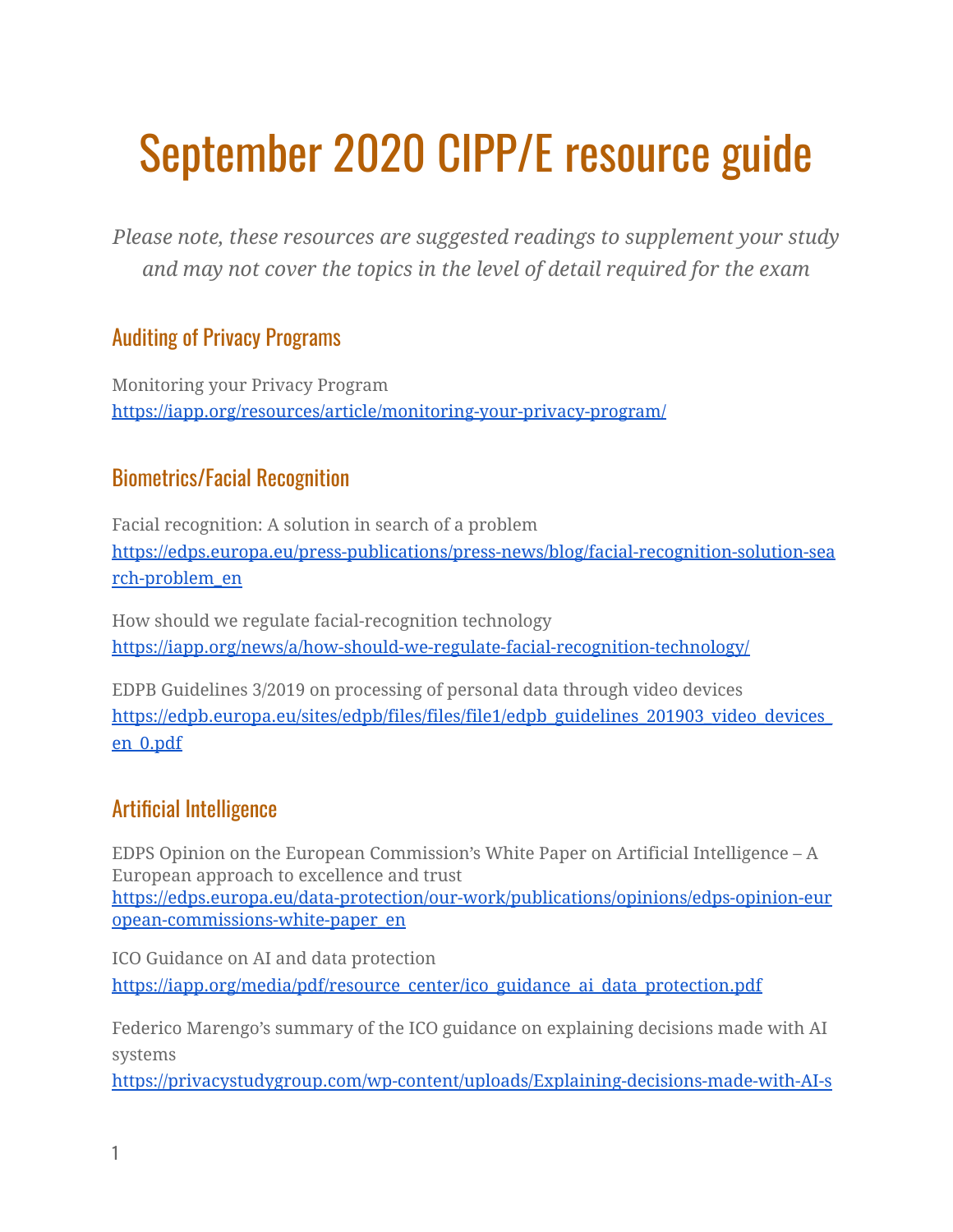[ystems-by-Federico-Marengo-summary-of-ICO-guide-2.pdf](https://privacystudygroup.com/wp-content/uploads/Explaining-decisions-made-with-AI-systems-by-Federico-Marengo-summary-of-ICO-guide-2.pdf)

Ethics in Artificial Intelligence - Federico Marengo [https://privacystudygroup.com/wp-content/uploads/ETHICS-IN-ARTIFICIAL-INTELLIGENC](https://privacystudygroup.com/wp-content/uploads/ETHICS-IN-ARTIFICIAL-INTELLIGENCE.pdf) [E.pdf](https://privacystudygroup.com/wp-content/uploads/ETHICS-IN-ARTIFICIAL-INTELLIGENCE.pdf)

#### The third countries concept

GDPR - Third countries <https://gdpr-info.eu/issues/third-countries/>

## Convention 108

Details of Convention 108 <https://www.coe.int/en/web/conventions/full-list/-/conventions/treaty/108>

Modernisation of Convention 108 <https://www.coe.int/en/web/portal/28-january-data-protection-day-factsheet>

## EDPB guidelines on territorial scope of GDPR

EDPB Guidelines document [https://edpb.europa.eu/sites/edpb/files/files/file1/edpb\\_guidelines\\_3\\_2018\\_territorial\\_scop](https://edpb.europa.eu/sites/edpb/files/files/file1/edpb_guidelines_3_2018_territorial_scope_after_public_consultation_en.pdf) [e\\_after\\_public\\_consultation\\_en.pdf](https://edpb.europa.eu/sites/edpb/files/files/file1/edpb_guidelines_3_2018_territorial_scope_after_public_consultation_en.pdf)

## Processing of personal data through video devices

EDPB Guidelines document [https://edpb.europa.eu/our-work-tools/our-documents/smernice/guidelines-32019-process](https://edpb.europa.eu/our-work-tools/our-documents/smernice/guidelines-32019-processing-personal-data-through-video_en) [ing-personal-data-through-video\\_en](https://edpb.europa.eu/our-work-tools/our-documents/smernice/guidelines-32019-processing-personal-data-through-video_en)

## Roles of the lead supervisory authority

Guidelines on the lead supervisory authority [https://ec.europa.eu/newsroom/article29/item-detail.cfm?item\\_id=611235](https://ec.europa.eu/newsroom/article29/item-detail.cfm?item_id=611235)